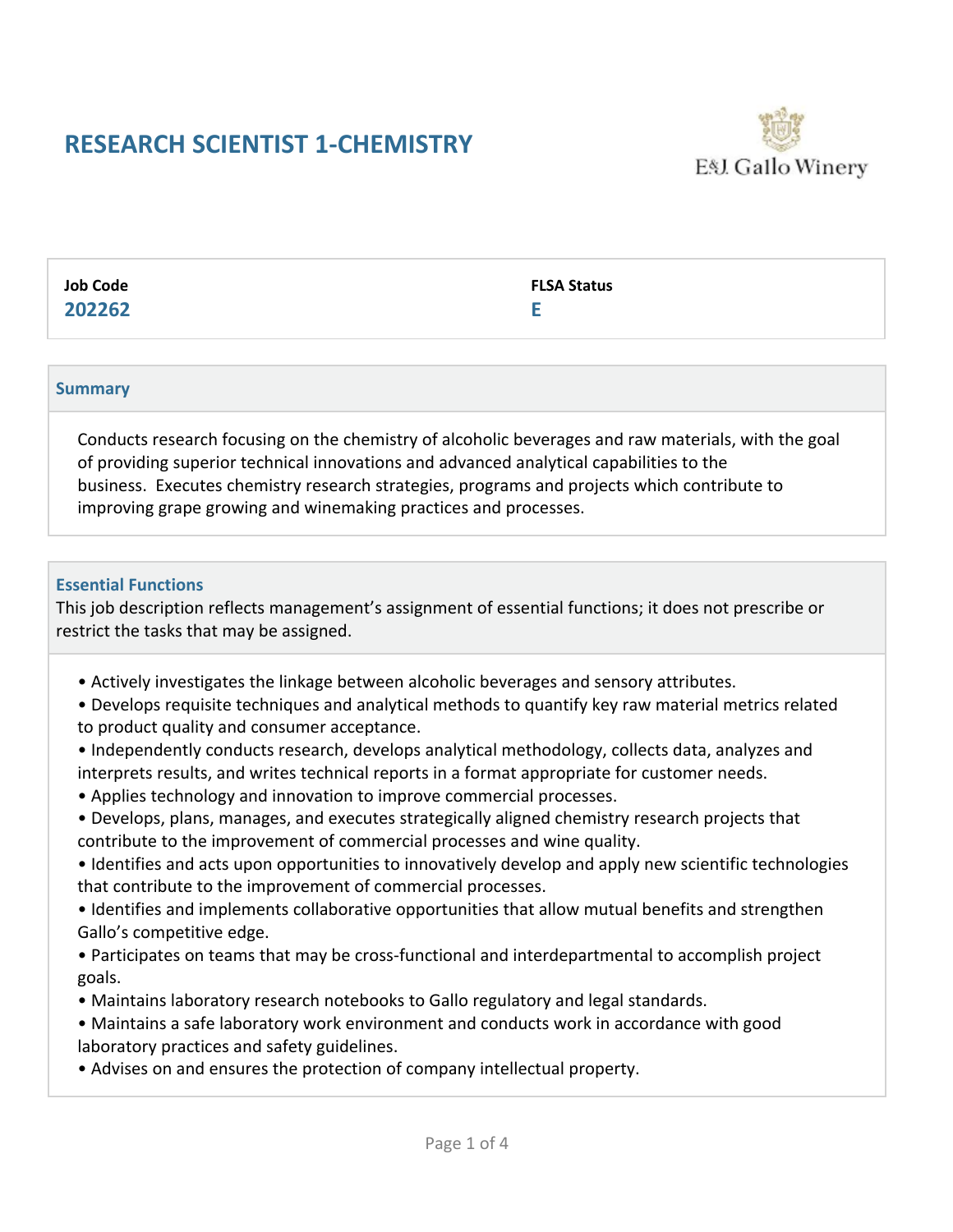• Reports regularly on the status, continuing direction, and timing of projects through oral and written communication.

• Presents research findings to a broad audience including upper management, scientists, and nonscientists.

• Takes responsibility for planning and executing projects during harvest. This may involve expanded functions related to leading and supervising chemical analysis platforms of grapes and wines to meet business needs.

• Takes a leadership role in problem solving and troubleshooting.

• Makes suggestions in the budgeting process including financial justification for the acquisition and application of technology.

• Continuously improves and develops new technical skills. Stays current with the latest scientific and trade literature and takes initiative to apply ideas that potentially could contribute to improving wine value and quality.

• Responsible for understanding and complying with applicable quality, environmental and safety regulatory considerations.

• Must maintain satisfactory attendance, to include timeliness.

### **Supervisory Responsibilities**

 $\bullet$  N/A

### **Qualifications**

To perform this job successfully, an individual must be able to perform each essential duty satisfactorily. The requirements listed below are representative of the knowledge, skill and ability required. Reasonable accommodations may be made to enable individuals with disabilities to perform the essential functions.

### **Minimum Qualifications**

• High school diploma or State-issued equivalency certificate.

• Ph.D. degree in Chemistry, Biochemistry, Biology, Fermentation Science, Food Science, Biochemical Engineering, or Chemical Engineering, plus 2 years of Chemistry research experience OR Master of Science degree in Chemistry, Biochemistry, Biology, Fermentation Science, Food Science, Biochemical Engineering, or Chemical Engineering, plus 4 years of chemistry research experience OR Bachelor of Science Degree in Chemistry, Biochemistry, Biology, Fermentation Science, Food Science, Biochemical Engineering, or Chemical Engineering, plus 6 years of chemistry research experience.

- Required to occasionally lift and move up to 50 pounds.
- Required to possess specific vision abilities (color vision).

### **Preferred Qualifications**

• Ph.D. degree in Chemistry, Biochemistry, Biology, Fermentation Science, Food Science, Biochemical Engineering, or Chemical Engineering, plus 4 years of relevant chemistry research experience with a demonstrated record of achievement and innovation in aroma and mouthfeel methodology.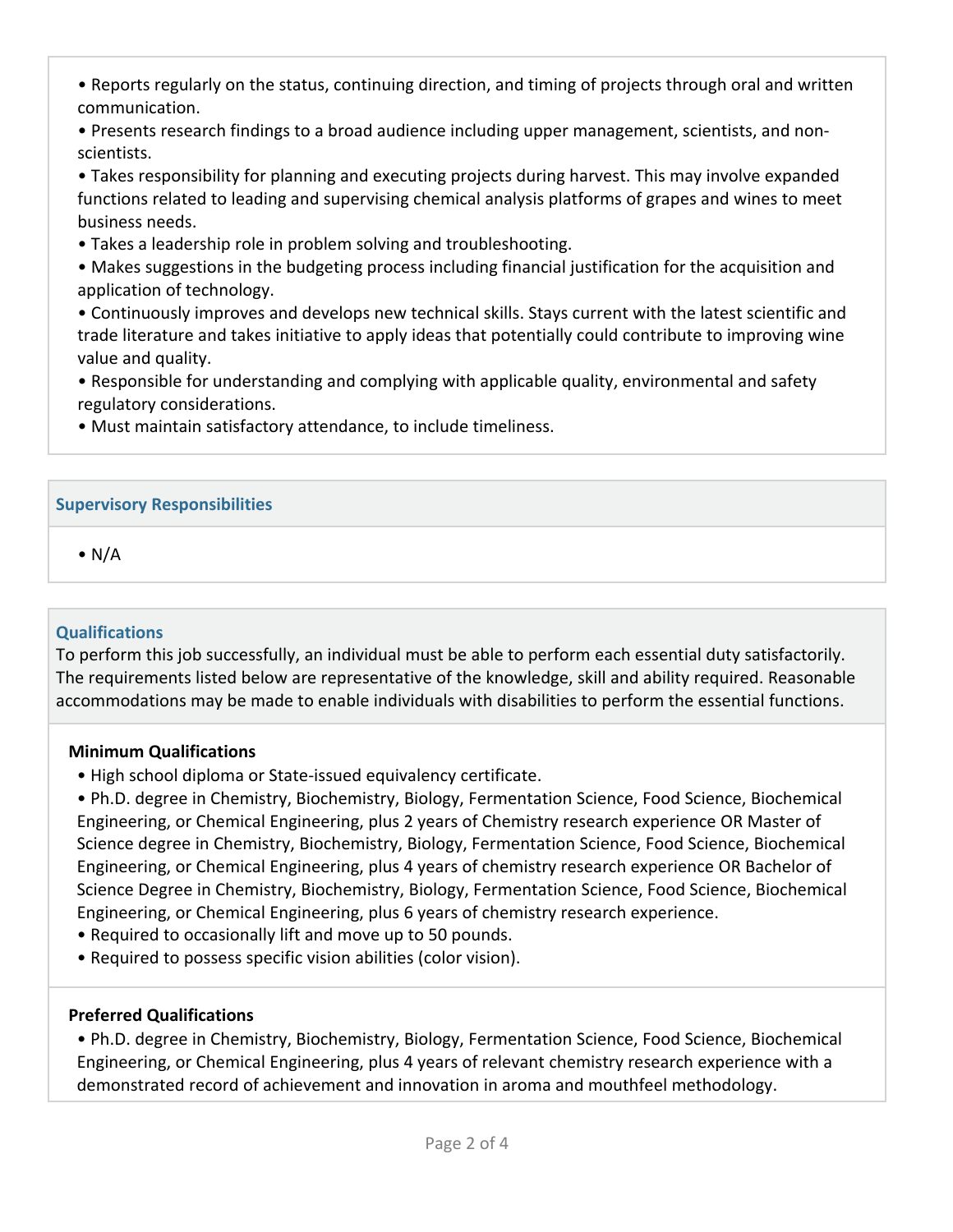• Strong record of high technical achievement as evidenced by publication in high-impact scientific journals and the proven ability to conduct creative, independent research within a team environment.

- Demonstrated knowledge of commercial grape growing and winemaking practices.
- Skilled in reading, analyzing, and interpreting the most complex documents.
- Experience responding effectively to the most sensitive inquiries or complaints.
- Experience writing speeches and articles using original or innovative techniques or style.
- Experience making effective and persuasive speeches and presentations on controversial or complex topics to top management, public groups, or boards of directors.

• Experience comprehending and applying principles of advanced calculus, modern algebra, and advanced statistical theory.

• Experience working with concepts such as limits, rings, quadratic and differential equations, and proofs of theorems.

• Skilled in applying principles of logical or scientific thinking to a wide range of intellectual and practical problems.

- Experience utilizing nonverbal symbolism (formulas, scientific equations, graphs) to communicate highly technical information to audiences across a wide range of disciplines.
- Experience dealing with a variety of abstract and concrete variables.
- Experience with working independently, leading technical projects and interfacing with other technical teams.
- Experience working well under pressure, meeting multiple and sometimes competing deadlines.
- Demonstrates positive and cooperative behavior with colleagues and supervisors.
- Skilled in the use of MS Word, Excel, Access, and PowerPoint at an intermediate level.

## **Physical Demands**

The physical demands described here are representative of those that must be met by an employee to successfully perform the essential functions of this job. Reasonable accommodations may be made to enable individuals with disabilities to perform the essential functions.

While performing the duties of this job, the employee is regularly required to talk or hear. The employee frequently is required to stand, walk, sit and taste or smell. The employee is occasionally required to use hands to finger, handle, or feel, reach with hands and arms, climb or balance, and stoop, kneel, crouch or crawl.

### **Work Environment**

The work environment characteristics described here are representative of those an employee encounters while performing the essential functions of this job. Reasonable accommodations may be made to enable individuals with disabilities to perform the essential functions.

While performing the duties of this job, the employees are occasionally exposed to moving mechanical parts, high, precarious places, fumes or airborne particles, toxic or caustic chemicals and outside weather conditions.